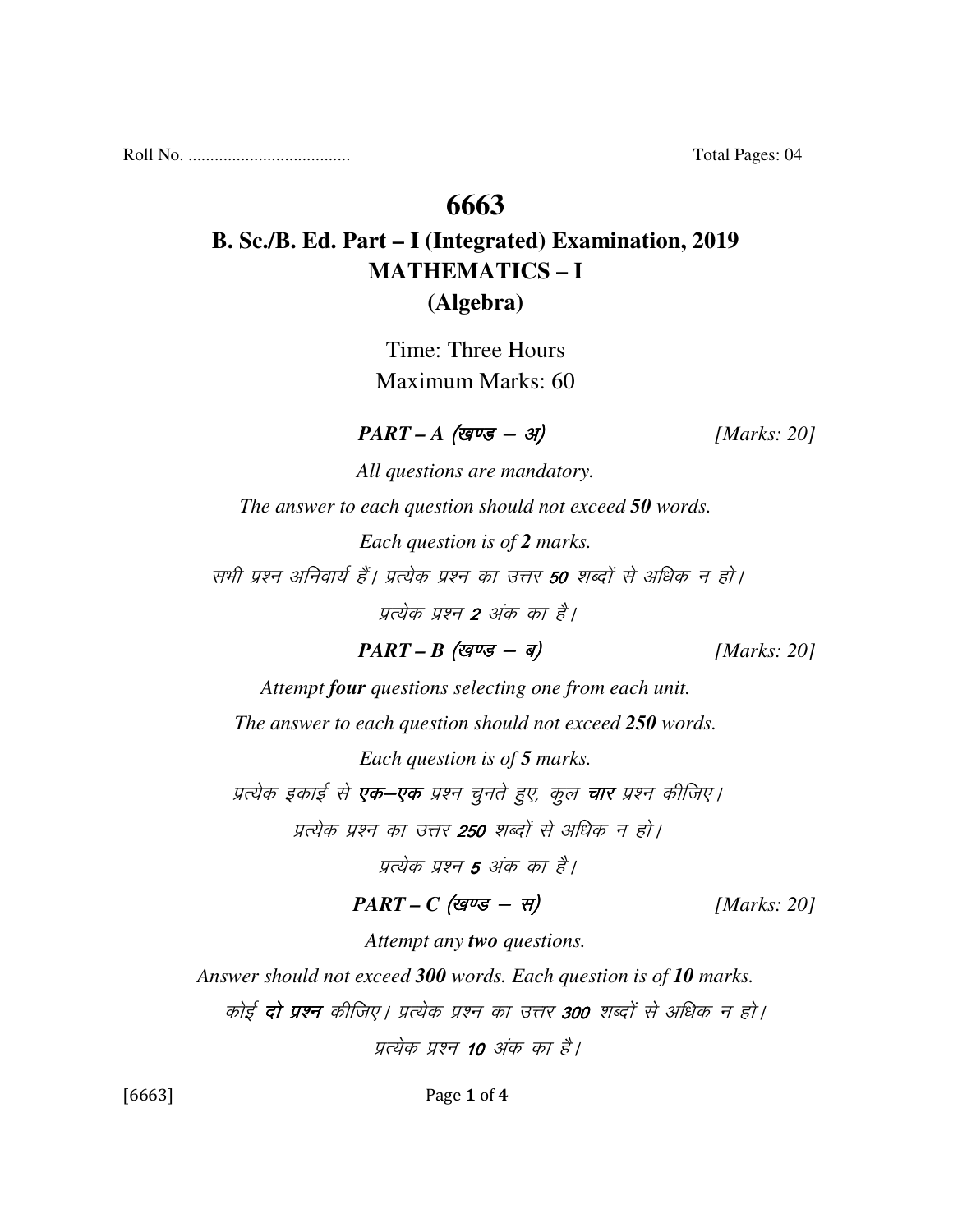#### $PART - A / Q$  खण्ड – अ

- Q.1 (i) State Cayley Hamilton theorem.  $\dot{\vec{\sigma}}$ ली – हेमिल्टन प्रमेय का कथन लिखिए।
	- (ii) What is Ferrari's method? फैरारी विधि क्या है?
	- (iii) What do you mean by order of an element of a group? समूह के किसी अवयव की कोटि से आप क्या समझते हो?
	- (iv) Define cyclic group. चक्रीय समूह को परिभाषित कीजिए।
- (v) Let G be a group and  $a \in G$ , then show that  $0$  (a) =  $0$  (a<sup>-1</sup>) माना  $G$  एक समूह है और a∈ $G$ , तब दर्शाइये कि  $0$  (a) =  $0$  (a $^{-1})$ 
	- (vi) What do you mean by simple group? सरल समूह से आप क्या समझते हैं?
	- (vii) Find the quotient group G/N when -

 $G = \{1, -1, i, -i\}$ ,  $o >$  and  $N = \{1, -1\}$ ,  $o >$ 

विभाग समुह  $G/N$  ज्ञात कीजिए जबकि  $-$ 

 $G = \{1, -1, i, -i\}$ ,  $o > \pi$ था N =  $\{1, -1\}$ , $o >$ 

(viii) Define isomorphism for groups.

ग्रुप के लिये तुल्यकारिता परिभाषित कीजिए।

(ix) Define Right Coset.

एक दक्षिण सहसमुच्चय को परिभाषित कीजिए।

 (x) What do you understand by group homomorphism? समुह समाकारिता से आप क्या समझते हैं?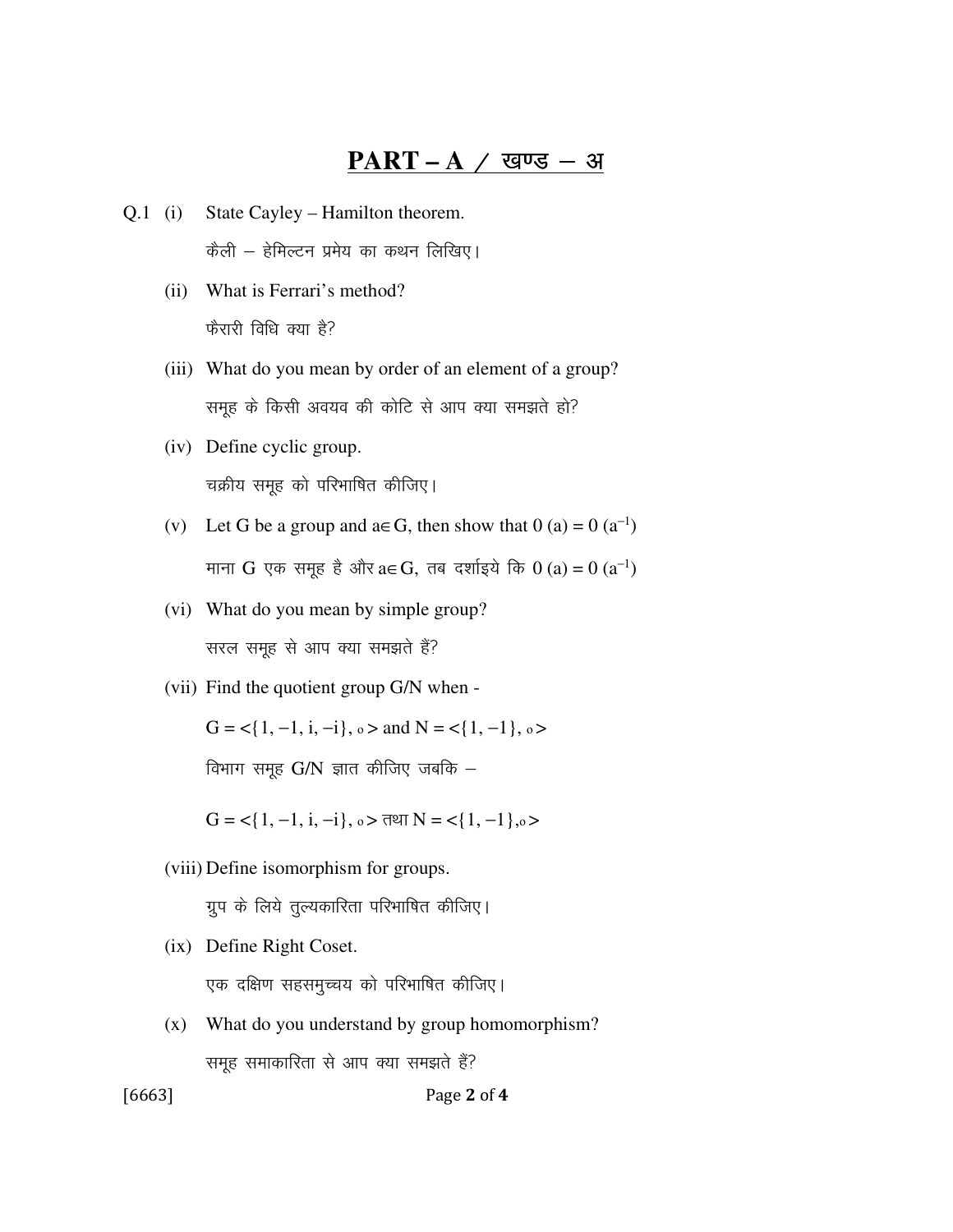## PART – B / खण्ड – ब

### **UNIT – I**@ bdkb Z **– I**

- Q.2 Show that every square matrix can be expressed uniquely as the sum of Hermitian and a Skew Hermitian matrix. दर्शाइये कि प्रत्येक वर्ग मैट्रिक्स की एक हर्मीशियन तथा एक विषम हर्मीशियन मैट्रिक्स के योग के रूप में अद्वितीय प्रकार से व्यक्त किया जा सकता है।
- Q.3 Reduce the following matrix in the normal form and find its Rank :
- and the state 1 3 4 3 9 12 1 3 4 1 3 3 | निम्न मैट्रिक्स को अभिलंब रूप में समानीत कर इसकी कोटि ज्ञात कीजिए।
- 1 3 4 3 9 12 1 3 4 3 3 1  $\overline{\phantom{a}}$

# <u>UNIT – II / इकाई – II</u>

- Q.4 Solve the equation  $27x^3 + 42x^2 28x 8 = 0$  the roots being in G.P. समीकरण  $27x^3 + 42x^2 - 28x - 8 = 0$  को हल कीजिए जबकि मूल गुणोत्तर श्रेणी में हैं।
- Q.5 Solve the following reciprocal equation: निम्न व्यूत्क्रम समीकरण को हल कीजिए $x^4 - 4x^3 + 5x^2 - 4x + 1 = 0$

### $UNIT - III / \xi \overline{\sigma}$  =  $III$

Q.6 Show that for any element 'a' of a group G :

 $0(a) = 0(x^{-1}ax)$ , ∀ x ∈ G

प्रदर्शित कीजिए कि एक समूह  $G$  के किसी अवयव $\,$ a के लिए  $0(a) = 0({\rm x}^{-1} {\rm a} {\rm x})$ , $\forall \, {\rm x} \in G$ 

Q.7 Show that the order of every element of a finite group is finite and less than or equal to the order of the group. सिद्ध कीजिए कि किसी परिमित समूह के प्रत्येक अवयव की कोटि परिमित होती है तथा यह या तो समूह की कोटि के बराबर होती है या इससे कम।

### $UNIT - IV /$  इकाई - IV

Q.8 If H and K are two normal subgroups of G, then show that HK is also a normal subgroup of G.

यदि H और K किसी समूह G के दो विशिष्ट उपसमूह हैं, तो सिद्ध कीजिए कि HK भी समूह G का एक विशिष्ट उपसमूह है।